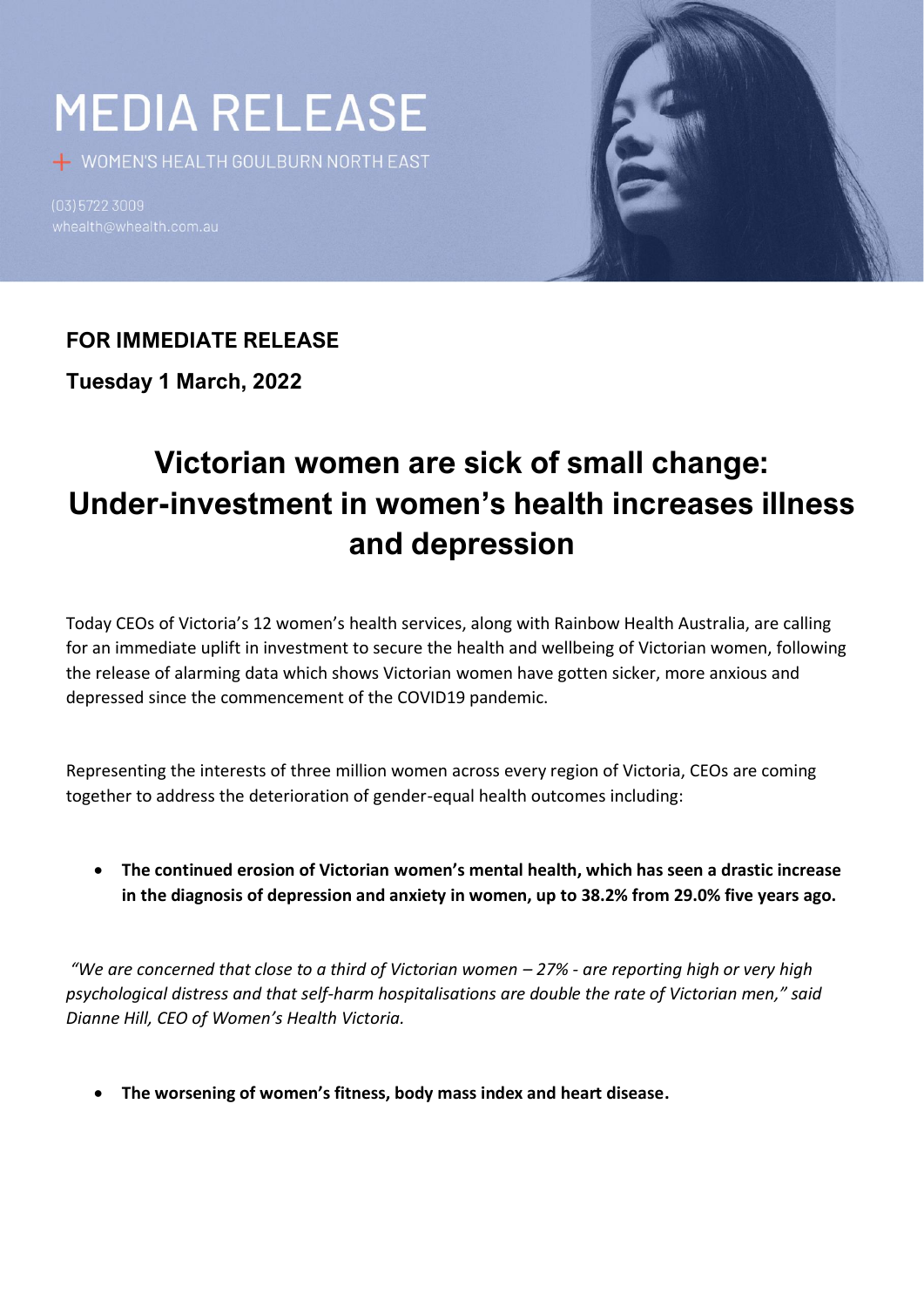*"Less than half of Victorian women are getting the recommended level of physical activity and daily exercise, with self-reported body mass index (BMI) climbing during the pandemic and a 34% increase in the diagnosis of heart disease in Victorian women," said Kit McMahon, CEO of Women's Health in the South East.* 

- **Growing cancer cases and less access to cancer treatment**
- In 2020, due to the pandemic, there were:
	- o 8% less cancer diagnostic procedures,
	- o 16% lower breast cancer procedure and
	- o 13% decrease in gynaecological cancer procedures.

*"Women are at significant risk of illness and death due to preventable cancer treatment being postponed, delayed or cancelled during the pandemic. We need education and campaigns to encourage women back to health prevention and seeking the support they need," said Amanda Kelly, CEO of Women's Health Goulburn North East.* 

Victorian women's health is deteriorating because not enough money is spent on preventing illness and disease, with a gender bias in investment and priority.

"Victorian women are sick of small change," said Tricia Currie, Women's Health Services Chair.

"Women's Health Services were funded \$4.35 per woman when we started, now it's down to \$2.05 per woman. This is not enough to beat the crisis we're seeing in women's health in Victoria.

"This spare change funding is making women sicker.

"Before the pandemic, women's health was under significant strain, now it is so much worse.

"It is essential that we have an adequately funded women's health services sector to be able to respond to the crisis in women's health.

"And we need new and boosted investments in LGBTIQ, people, women with disabilities, Aboriginal women and migrant and refugee women whose health is disproportionately affected by inequality."

Women's Health Services have today released a joint statement calling for the Victorian Government to act now in addressing the crisis of Victorian women's health.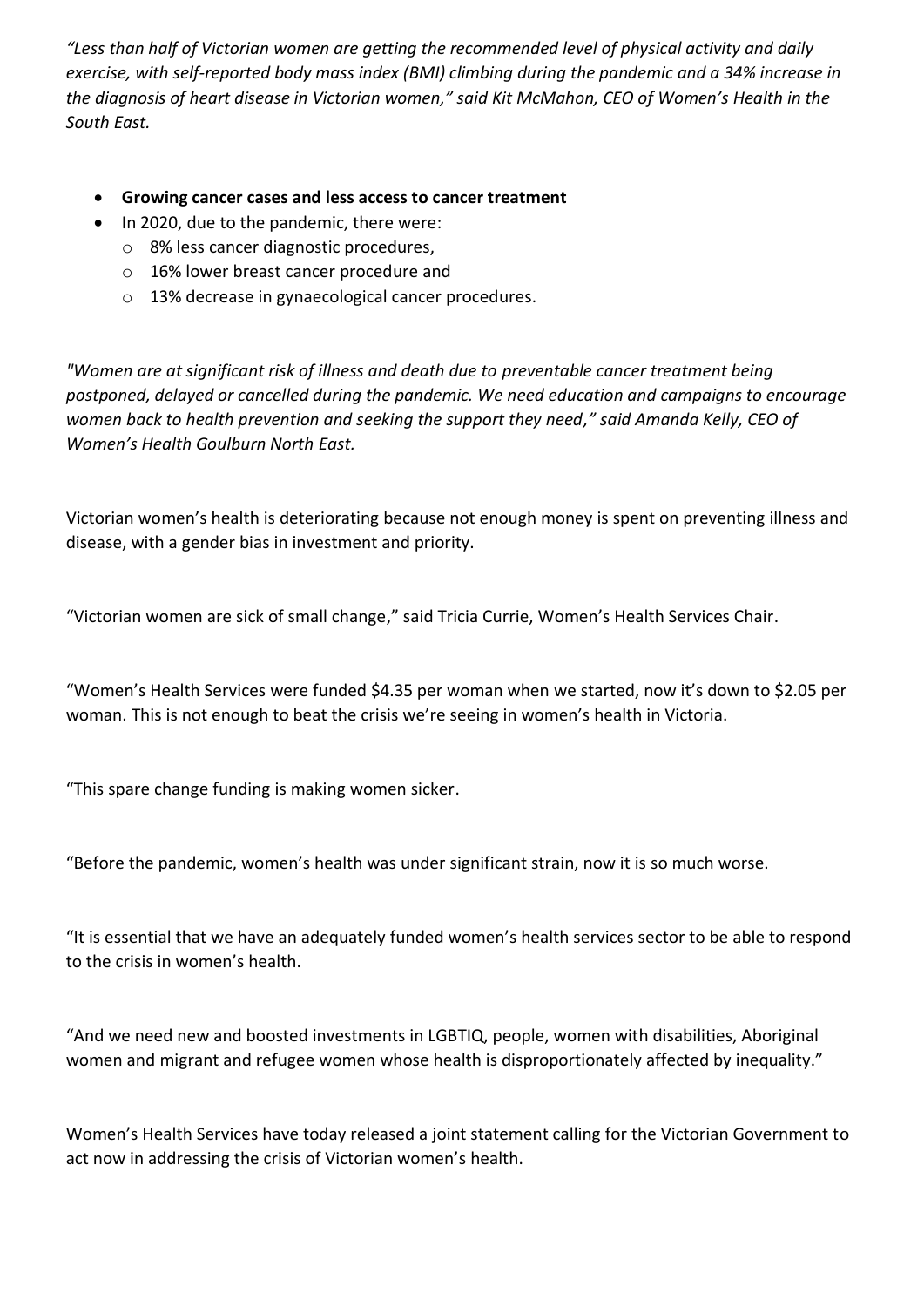They are calling for a per woman increase of \$5.75 to fund urgent health prevention and promotion programs and for first time, dedicated investments for women with disabilities, Indigenous women and LGBTIQ women and trans and gender diverse people, as well as a boost to migrant and refugee women. [Read the joint statement here](https://www.genvic.org.au/joint-statement-victorian-women-are-sick-of-small-change/) with quotes from all women's health services.

The Women's Health Services Council has not yet met with Hon Martin Foley Minister for Health or the Hon James Merlino Deputy Premier and Minister for Mental Health. The Council is continuing to seek their commitment to increasing funding for women's health services across the state to address the significant impact of COVID-19 on women's health and wellbeing.

ENDS

A media event is scheduled for today, Tuesday 1 March 2022 at 10am-11:30am. At the event you will hear from Women's Health Victoria on the current crisis of women's health, followed by a panel addressing intersectional experiences of women's health, and a panel of women with lived experience of poor health outcomes.

**Visit the following link to join the event:** 

\_\_\_\_\_\_\_\_\_\_\_\_\_\_\_\_\_\_\_\_\_\_\_\_\_\_\_\_\_\_

Join Zoom Meeting

[https://us02web.zoom.us/j/88127380826?pwd=N0g4azY1V1ZhTGdtdlIyRWVZVVBEdz09](https://us02web.zoom.us/j/88127380826?pwd=N0g4azY1V1ZhTGdtdlIyRWVZVVBEdz09%20%20) 

Meeting ID: 881 2738 0826

Passcode: 262967

Media will have the opportunity to speak directly to WHS CEOs from a statewide and regional perspective.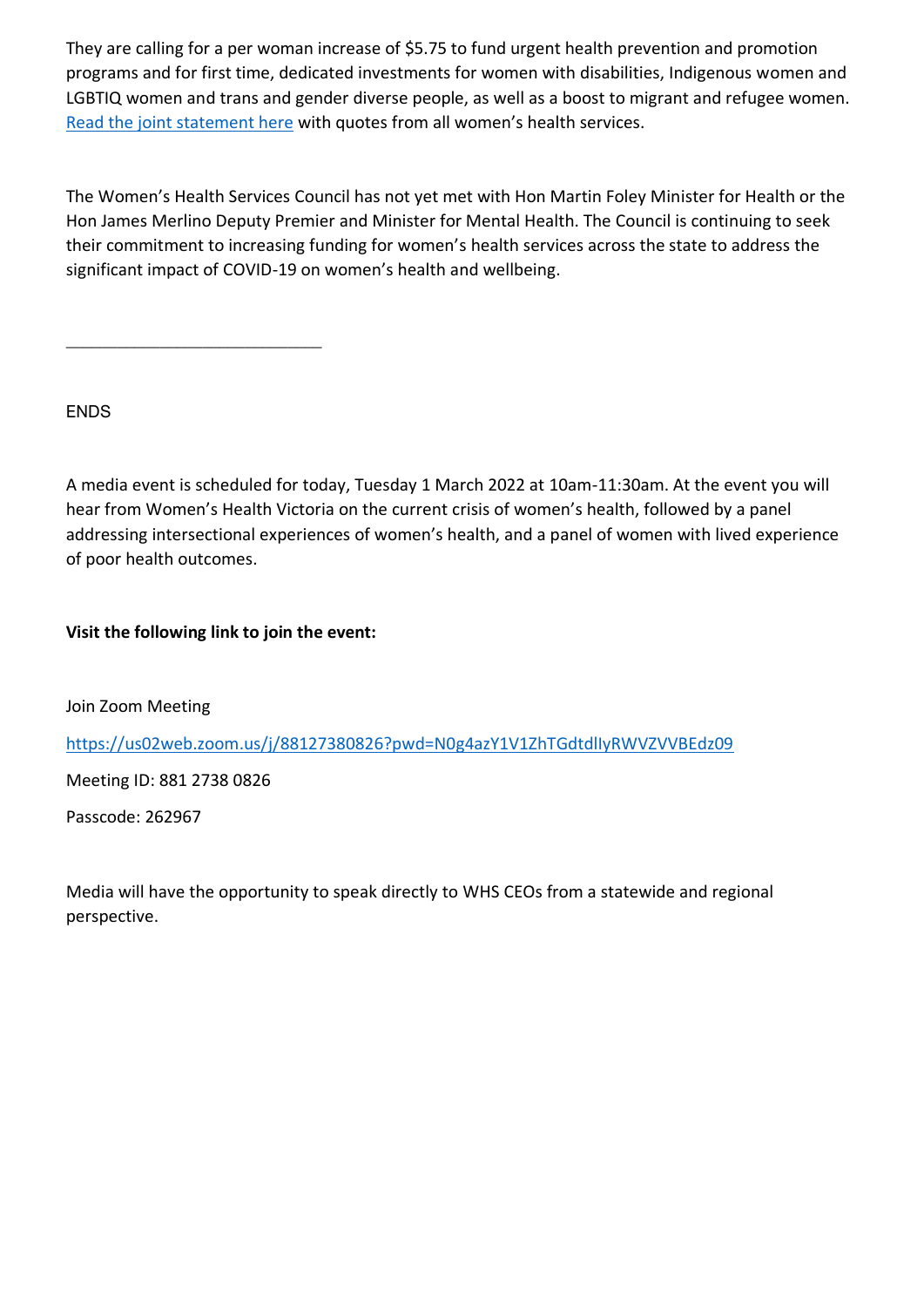#### **For state-wide women's health service media contact:**

Dianne Hill, CEO of Women's Health Victoria on 0400653649  Adele Murdolo, CEO of Multicultural of Women's Health on 0438 823 299 Nadia Matiazzo, CEO of Women with Disabilities Victoria on 0407887366 Marina Carman, Director of Rainbow Health Australia on 0414 788 852

#### **For metro and regional media contact:**

Goulburn North East Victoria – Amanda Kelly, CEO of Women's Health Goulburn North East on 0418856345

Southeast Metropolitan – Kit McMahon, CEO of Women's Health in the South East on 0408250272

East Metropolitan – Elly Taylor, CEO of Women's Health East on 0498 455 161

North Metropolitan – Helen Riseborough, CEO of Women's Health in the North on 0417536552

West Metropolitan – Kate Phillips, Acting CEO of GEN WEST on 0418 136 107

Loddon Mallee – Tricia Currie, CEO of Women's Health Loddon Mallee on 0428365929 .

Barwon South West Victoria – Emma Mahony, CEO of Women's Health and Wellbeing Barwon South West on 0455944093.

Grampians Region – Marianne Hendron, CEO of Women's Health Grampians on 0429265724.

Gippsland Region – Kate Graham, CEO of Gippsland Women's Health on 0410 460 250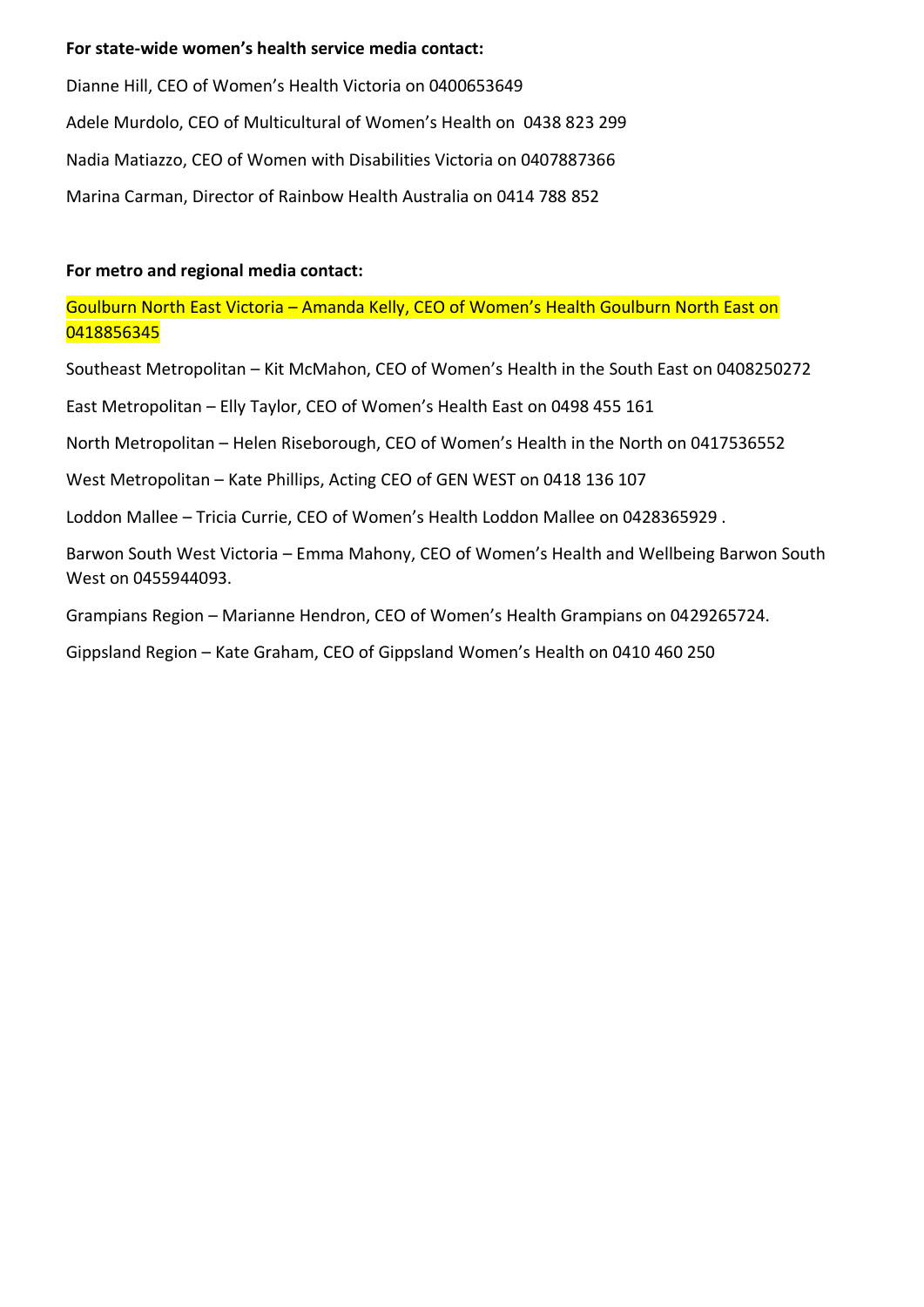### **Quotes from leaders of Women's Health Services across Victoria**

#### **Metropolitan Women's Health Services**

#### **Women's Health in the South East**

"The evidence is in. Women need their health and wellbeing looked after now," said Kit McMahon, CEO of Women's Health in the South East (WHISE).

"For too long women have held the mental and physical load of our society – in our expectation of women doing unpaid care, in their take-home pay, in the insufficient health care they receive, in the violence that they experience, in their homelessness and even in their retirement."

"The issues women face across our region are significant. In the inner city region of Port Phillip, more women than men are self-harming and are hospitalised because of this, which is double the rate across Victoria. This is the same in the outer southern suburbs around Casey where just under triple the number of women are being hospitalised for self-harm compared to the rest of the state."

"Women are weary and COVID has exacerbated it. If we really are going to recover from the pandemic and create a truly equal society then it is time to show that we do respect women enough to care for them," Ms McMahon concluded.

#### **GEN WEST (previously Women's Health West)**

"We have not received a real increase in funding since the day we were founded in 1988," said Kate Phillips, CEO of GEN WEST. Concerningly, Ms Phillips said that the funding allocation for women's health failed to consider population growth.

"With two of the fastest growing government areas in Victoria, the population in the West has doubled in the last 34 years, which means our capacity to do work has in effect been halved," Ms Phillips added.

Furthermore, she said that "within GEN WEST's service catchment area, there were 15,475 incidents of family violence reported by police alone in 2021, with more than double the clients needing mental health support and reporting risk of homelessness compared to before the pandemic."

"We must resource large scale, evidence based primary prevention interventions with urgency, if want to see these staggering rates of violence decrease and create the generational change we know is possible," Ms Phillips concluded.

#### **Women's Health East**

"In Melbourne's eastern region, we are seeing high rates of women self-harming that result in hospital admission with six of our seven local government areas sitting above the state average. This is alarming given that we know that self-harm is linked to increased risk of suicidal behaviour and suicide," said Elly Taylor, CEO of Women's Health East.

"Over 40% of women living in the Yarra Ranges report having even been diagnosed with depression or anxiety, which is a 14% jump over 5 years. Women in Melbourne's east are experiencing significant rates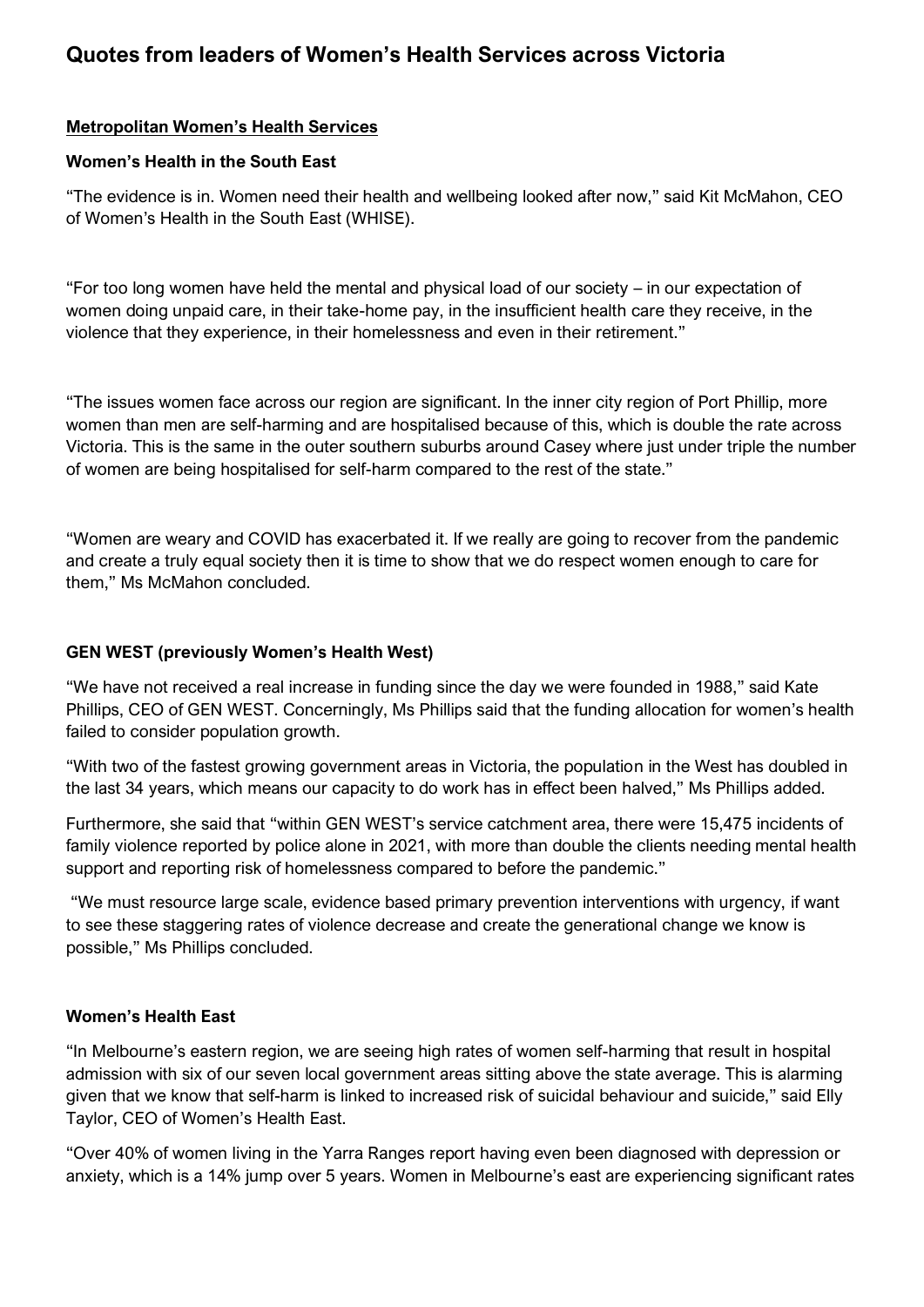of poor mental health due to a chronic underinvestment in health promotion and prevention initiatives. We need urgent action now to ensure the health and wellbeing of women in our region," Ms Taylor concluded.

#### **Women's Health in the North**

"Melbourne's northern region is multiculturally diverse, with nearly one third of residents born overseas and nearly one third speaking a language other than English at home. With continued net reductions in funding to Women's Health Services over the past thirty years, migrant and refugee women's health outcomes and access to health services will plummet further downward", said Helen Riseborough, CEO of Women's Health in the North (WHIN).

According to Ms Risborough, the pandemic COVID-19 and economic uncertainty has compounded existing social and economic inequality of women in northern Melbourne region. She added that family violence incidents have grown.

"In the City of Hume, for example, the number of women experiencing family violence and reporting incidents to police is a rate of 160 compared with a state average of 123 cases per 10,000 in 2020," Ms Riseborough explained.

Furthermore, Ms Riseborough said that "Demand for WHIN's services - for sexual and reproductive health information and rights, for gendered violence prevention, for financial literacy and capability services, and family violence services - has grown hugely in the past two years. A lack of investment in the future of women's health is a failure on the part of government. Resourcing women's health to deliver primary prevention services means that women are enabled to live healthy and safe lives, and reach their full economic potential. The whole of society benefits," Ms Riseborough explained.

#### **Regional Women's Health Services**

#### **Women's Health Goulburn North East**

"Women across our region live the impact of chronic and ongoing under-investment in their health, wellbeing and gender equality every day," said Amanda Kelly, CEO of Women's Health Goulburn North East.

"We see this in the family violence rates in Wangaratta, which are higher than the state average; we see it in the data that demonstrates that more than half (53.5%) of the women in Benalla have experienced anxiety or depression at some stage in their lives and even in the fact that women carry the care burden at home in every single local government area in our region.

"COVID-19 has decimated women's health and wellbeing, and gender equality gains in north-east Victoria and the Goulburn Valley, and without dedicated investment in our services and primary prevention as a whole, the health and wellbeing of women in our region will continue to decline."

#### **Women's Health Loddon Mallee**

"In the North West of Victoria, the health and wellbeing data maps are bright red, flagging alarming rates of poor health for rural women," said Tricia Currie, CEO of Women's Health Loddon Mallee. She further added that "over 50% of the women in the Shires of Loddon and Central Goldfields have experienced anxiety and /or depression. Meanwhile, family violence rates in Mildura, Swan Hill, Central Goldfields and Greater Bendigo are among the highest in the state. Before COVID women's health was declining. This is the time to uplift the investment in women's health services and primary prevention for a recovery which will benefit all."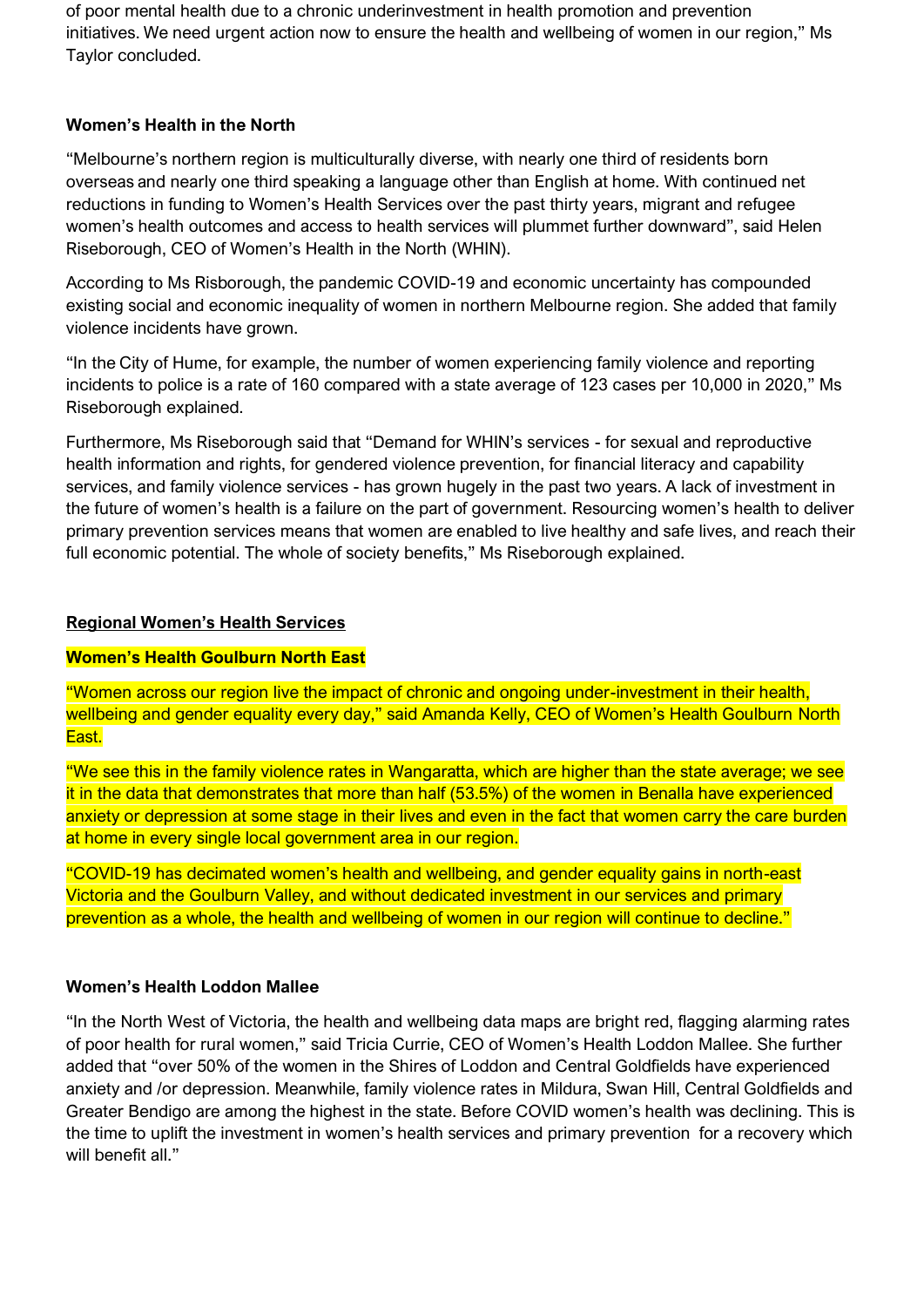"COVID has exacerbated gender inequality, with women being left to shoulder the burden of the pandemic and put the health needs of others before their own, significantly impacting their mental health and wellbeing. We need investment now to engage women in prevention and build their resilience through this crisis and beyond. This is the time to uplift the investment in women's health services and primary prevention for a recovery which will benefit all," said Ms Currie.

#### **Women's Health Grampians**

"An already concerning outlook for women's health and wellbeing in the Grampians region has been further exacerbated by the pandemic," said Marianne Hendron, CEO of Women's Health Grampians.

Ms Hendron further added that "four local council areas in the Grampians region feature in the top five in Victoria for teen birth rates, with Yarriambiack having a rate almost 4 times the state average. In addition to that, according to Ms Hendron, access to sexual and reproductive health services and support is extremely limited especially for young people in remote areas."

"Rates of mental illness and self-harm also significantly exceed state averages in several areas, as do reported family violence incidents, particularly in Northern Grampians, Horsham and Ararat," Ms Hendron explained.

Ms Hendron added that "due to economic disadvantage, three council areas record the highest rates in Victoria for gynaecological, bowel and lung cancers in women. Furthermore, the prospects for women's economic equality, and consequently better health and wellbeing, are hampered by limited access to childcare, which is simply non-existent in many towns, diminished by the pandemic."

"Women and girls in the Grampians are being further disadvantaged by underinvestment in their health," Ms Hendron concluded.

#### **Women's Health and Wellbeing Barwon South West**

"A lack of adequate investment in primary prevention, sustained over decades, has led to poor health for women in the Barwon South West further compounded by COVID-19 pandemic" said Emma Mahony, CEO of Women's Health and Wellbeing Barwon South West.

Ms Mahony further added that in her rural and regional area of services, there are barriers to accessing services, such as availability of local and affordable services, transport and confidence that community members privacy is guaranteed.

"High rates of family violence, depression and anxiety all echo the need to address the health needs of rural and regional women urgently. Now is the time to invest in bridge the health gap between men and women; and rural and metropolitan communities," said Ms Mahony.

#### **Gippsland Women's Health**

"On the back of significant climate change disasters, the COVID pandemic has further exacerbated the already high rates of gender inequality, health inequality and violence for women living in rural areas," said Kate Graham, CEO of Gippsland Women's Health.

She further added that "women have shouldered the burden of the pandemic at home, in front line work and in important regional infrastructure such as agriculture, tourism and other rural businesses."

"Consequently, we are now seeing even greater incidence of violence against women, anxiety and depression, psychological distress, homelessness, harmful drinking, inactivity and obesity, sexually transmitted infections, teenage pregnancy and smoking in rural areas like Gippsland."